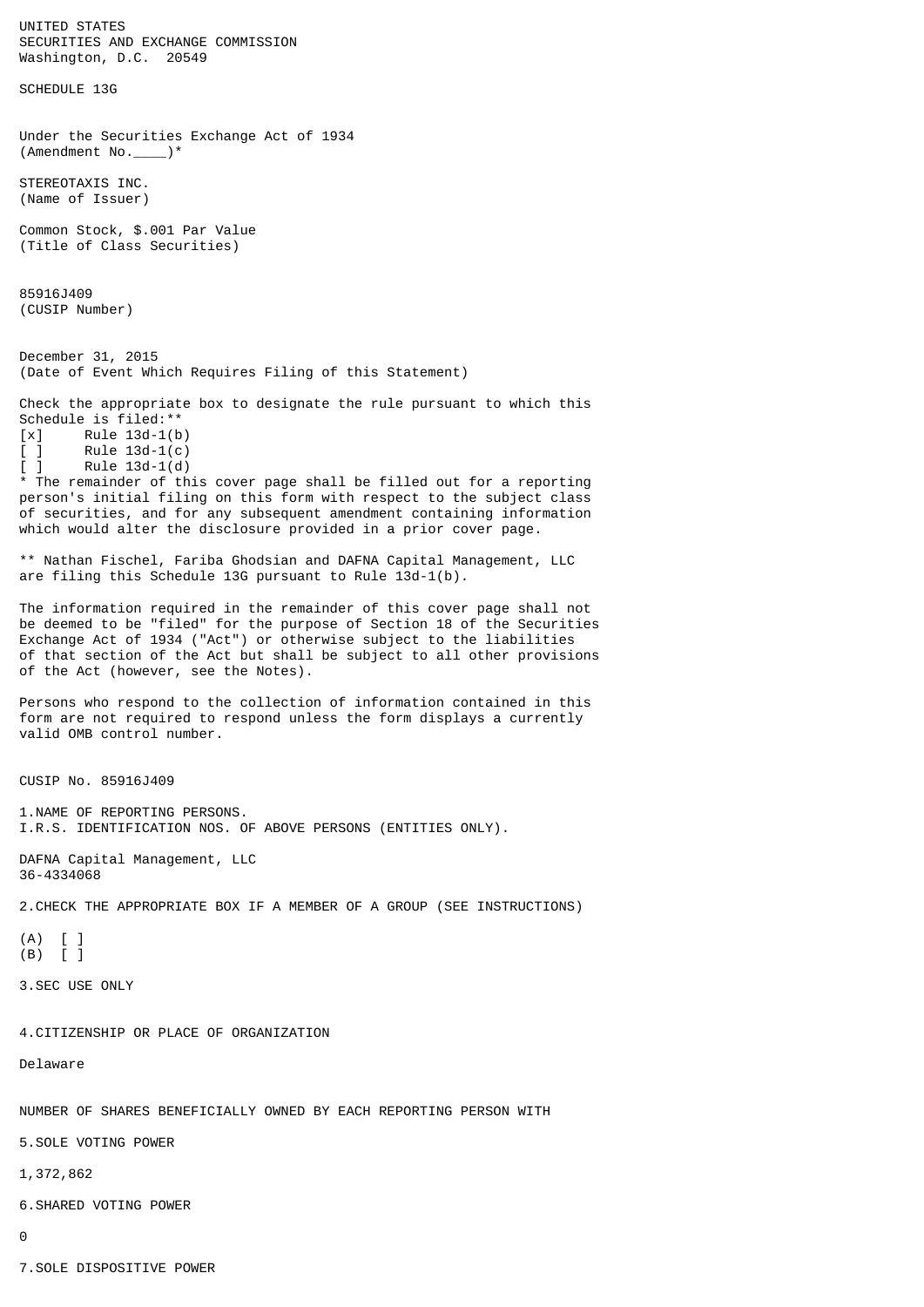1,372,862 8.SHARED DISPOSITIVE POWER  $\Omega$ 9.AGGREGATE AMOUNT BENEFICIALLY OWNED BY EACH REPORTING PERSON 1,372,862 10.CHECK IF THE AGGREGATE AMOUNT IN ROW (9) EXCLUDES CERTAIN SHARES (SEE INSTRUCTIONS) 11.PERCENT OF CLASS REPRESENTED BY AMOUNT IN ROW (9) 6.37% 12.TYPE OF REPORTING PERSON (SEE INSTRUCTIONS) IA CUSIP No. 85916J409 1.NAME OF REPORTING PERSONS. I.R.S. IDENTIFICATION NOS. OF ABOVE PERSONS (ENTITIES ONLY). Nathan Fischel 2.CHECK THE APPROPRIATE BOX IF A MEMBER OF A GROUP (SEE INSTRUCTIONS) (A) [ ] (B) [ ] 3.SEC USE ONLY 4.CITIZENSHIP OR PLACE OF ORGANIZATION Austria citizen (U.S. permanent resident) NUMBER OF SHARES BENEFICIALLY OWNED BY EACH REPORTING PERSON WITH 5.SOLE VOTING POWER 1,372,862 6.SHARED VOTING POWER  $\Omega$ 7.SOLE DISPOSITIVE POWER 1,372,862 8.SHARED DISPOSITIVE POWER  $\Omega$ 9.AGGREGATE AMOUNT BENEFICIALLY OWNED BY EACH REPORTING PERSON 1,372,862 10.CHECK IF THE AGGREGATE AMOUNT IN ROW (9) EXCLUDES CERTAIN SHARES (SEE INSTRUCTIONS) 11.PERCENT OF CLASS REPRESENTED BY AMOUNT IN ROW (9) 6.37% 12.TYPE OF REPORTING PERSON (SEE INSTRUCTIONS) IN, HC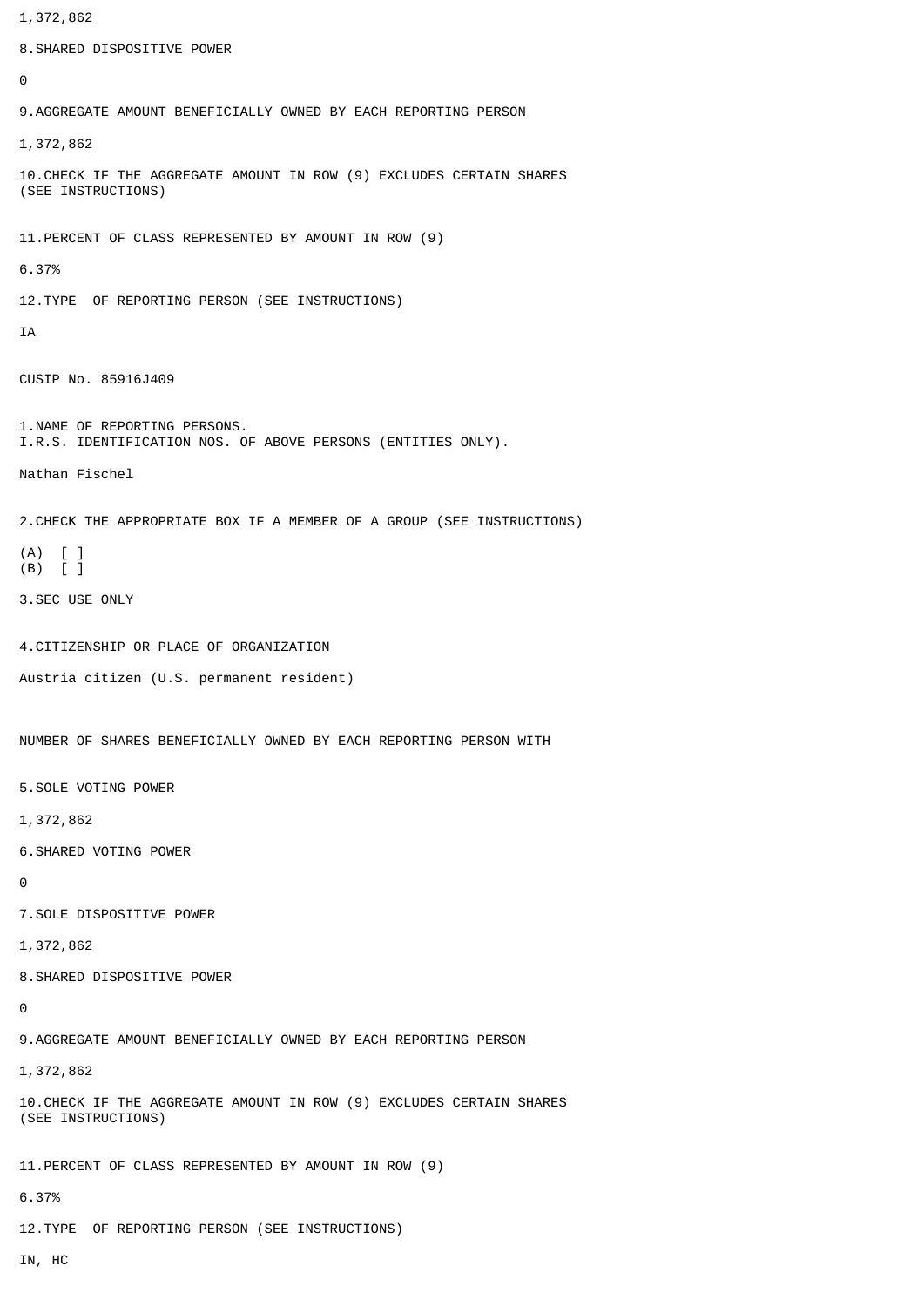CUSIP No. 85916J409 1.NAME OF REPORTING PERSONS. I.R.S. IDENTIFICATION NOS. OF ABOVE PERSONS (ENTITIES ONLY). Fariba Ghodsian 2.CHECK THE APPROPRIATE BOX IF A MEMBER OF A GROUP (SEE INSTRUCTIONS) (A) [ ] (B) [ ] 3.SEC USE ONLY 4.CITIZENSHIP OR PLACE OF ORGANIZATION United States of America NUMBER OF SHARES BENEFICIALLY OWNED BY EACH REPORTING PERSON WITH 5.SOLE VOTING POWER 1,372,862 6.SHARED VOTING POWER  $\Omega$ 7.SOLE DISPOSITIVE POWER 1,372,862 8.SHARED DISPOSITIVE POWER  $\boldsymbol{\Theta}$ 9.AGGREGATE AMOUNT BENEFICIALLY OWNED BY EACH REPORTING PERSON 1,372,862 10.CHECK IF THE AGGREGATE AMOUNT IN ROW (9) EXCLUDES CERTAIN SHARES (SEE INSTRUCTIONS) 11.PERCENT OF CLASS REPRESENTED BY AMOUNT IN ROW (9) 6.37% 12.TYPE OF REPORTING PERSON (SEE INSTRUCTIONS) IN, HC Item 1. (a) Name of Issuer Stereotaxis, Inc. (b) Address of Issuer's Principal Executive Offices 4320 Forest Park Avenue, Suite 100, St. Louis, Missouri 63108 Item 2. (a) Name of Person Filing This Schedule 13G is being filed on behalf of DAFNA Capital Management, LLC, Nathan Fischel and Fariba Ghodsian (each, a "Reporting Person"). (b) Address of Principal Business office or, if None, Residence For each Reporting Person, 10990 Wilshire Boulevard, Suite 1400 Los Angeles, CA 90024 (c) Citizenship DAFNA Capital Management, LLC is a Delaware limited liability company. Dr. Fischel is a citizen of Austria and a U.S. permanent resident. Dr. Ghodsian is a citizen of the United States. (d) Title of Class of Securities Common Stock (e) CUSIP Number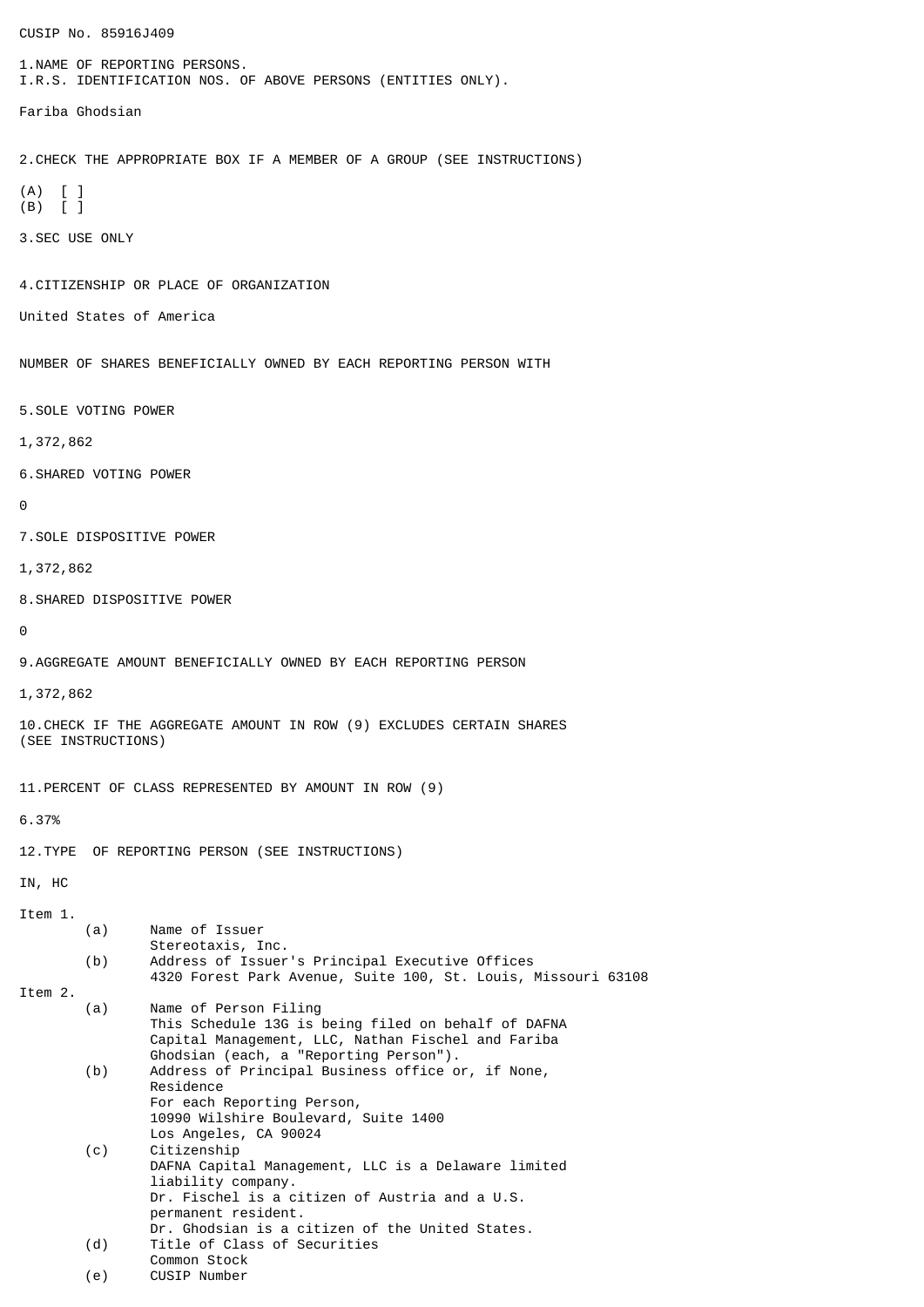## 85916J409

Item 3. If this statement is filed pursuant to ss. 240.13d-1(b), or 240.13d-2(b) or (c), check whether the person filing is a: (a) [ ] Broker or dealer registered under section 15 of the Act (15 U.S.C. 78c). (b)  $\lceil$   $\rceil$  Bank as defined in section 3(a)(6) of the Act (15 U.S.C. 78c). (c)  $\lceil$   $\rceil$  Insurance company as defined in section 3(a)(19) of the Act (15 U.S.C. 78c). (d) [ ] Investment company registered under section 8 of the Investment Company Act (15 U.S.C. 80a-8). (e) [x] An investment adviser in accordance with ss. 240.13d-1(b)(1)(ii)(E).\* (f) [ ] An employee benefit plan or endowment fund in accordance with ss. 240.13d-1(b)(ii)(F). (g) [x] A parent holding company or control person in accordance with ss. 240.13d-1(b)(1)(ii)(G).\*\* (h) [ ] A savings association as defined in Section 3(b) of the Federal Deposit Insurance Act (12 U.S.C. 1813). (i)  $\lceil$   $\rceil$  A church plan that is excluded from the definition of an investment company under section 3(c)(14) of the Investment Company Act of 1940 (15 U.S.C. 80a 3). (j)  $[ ]$  Group in accordance with ss. 240.13d-1(b)(ii)(J). \* DAFNA Capital Management, LLC is an investment adviser in accordance with ss. 240.13d-1(b)(1)(ii)(E). \*\* Drs. Fischel and Ghodsian are control persons of DAFNA Capital Management, LLC in accordance with ss. 240.13d-1(b)(1)(ii)(G). Item 4. Ownership For each Reporting Person: (a) Amount beneficially owned: 1,372,862 (the "Shares") (b) Percent of class: 6.37%\* (c) Number of shares to which the Reporting Person has: (i) Sole power to vote or to direct the vote: 1,372,862 (ii) Shared power to direct the vote: 0 (iii) Sole power to dispose or to direct the disposition of: 1,372,862 (iv) Shared power to dispose or to direct the disposition of: 0 \*The ownership percentage is calculated based on 21,544,018 shares of Common Stock outstanding as of October 20, 2015, as reported in the issuer's most recent Quarterly Report on Form 10-Q for the quarterly period ended September 30, 2015, as filed with the Securities and Exchange Commission on November 5, 2015. Item 5. Ownership of Five Percent or Less of a Class. If this statement is being filed to report the fact that as of the date hereof the reporting person has ceased to be the beneficial owner of more than five percent of the class securities, check the following [ ] Item 6. Ownership of More than Five Percent on Behalf of Another Person. DAFNA Capital Management, LLC, in its capacity as investment adviser to DAFNA LifeScience, L.P., DAFNA LifeScience Market Neutral, L.P., and DAFNA LifeScience Select, L.P. (collectively, the "Funds"), may be deemed to be the beneficial owner of the Shares owned by the Funds, as in its capacity as investment adviser it has the power to dispose, direct the disposition of, and vote the shares of the issuer owned by the Funds.

> Nathan Fischel is a part-owner of DAFNA Capital Management, LLC and CEO. As a controlling person of DAFNA Capital Management, LLC, he may be deemed to beneficially own the Shares of the issuer owned by the Funds.

Fariba Ghodsian is a part-owner of DAFNA Capital Management, LLC and Chief Investment Officer. As a controlling person of DAFNA Capital Management, LLC, she may be deemed to beneficially own the Shares of the issuer owned by the Funds.

Pursuant to Rule 13d-4, Drs. Fischel and Ghodsian disclaim beneficial ownership of the securities owned by the Funds.

Item 7. Identification and Classification of the Subsidiary Which Acquired the Security Being Reported on By the Parent Holding Company.